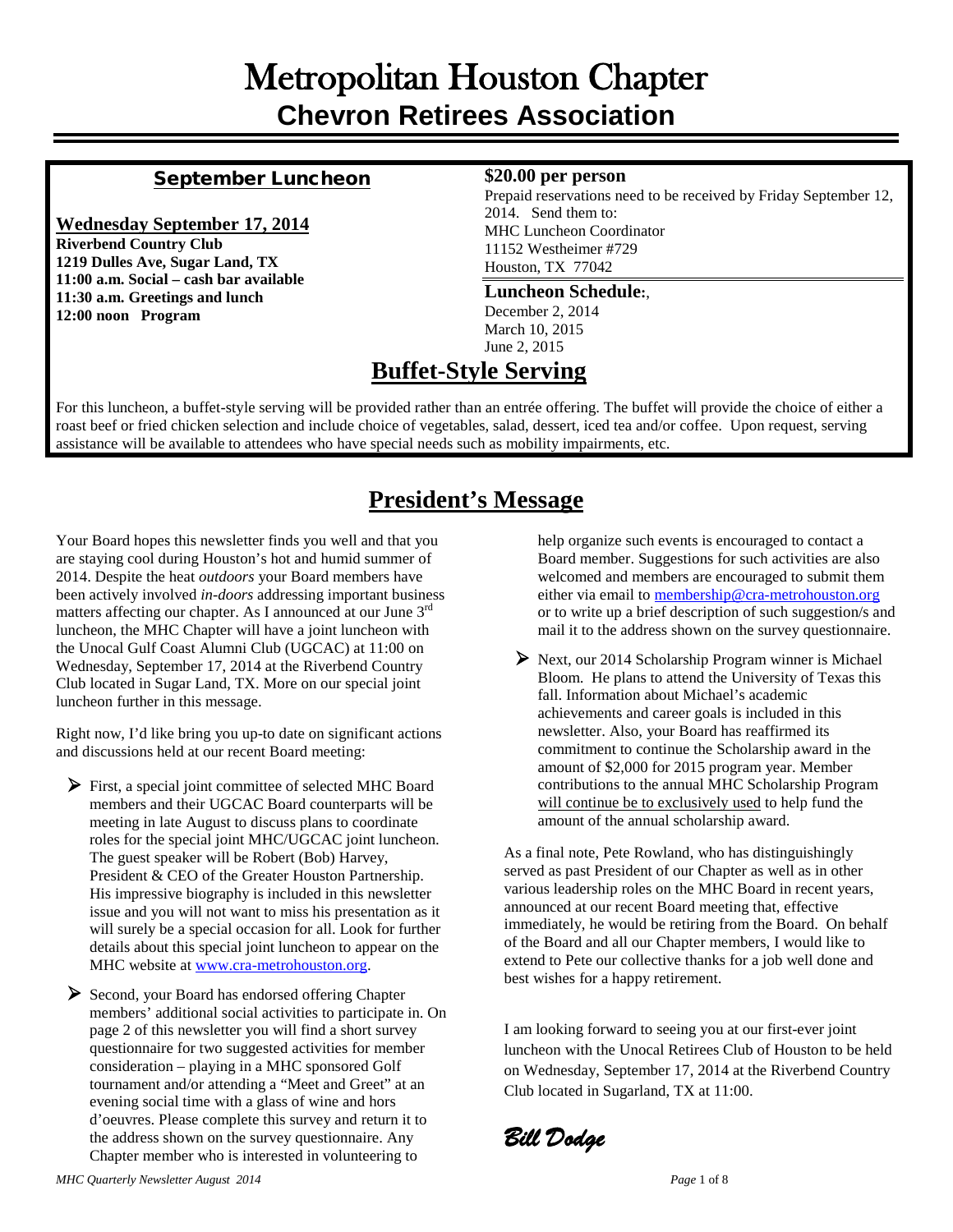### **September Program**



#### **Robert (Bob) Harvey**

President & CEO at Greater Houston Partnership

I serve as President & CEO of the Greater Houston Partnership (GHP). GHP is the voice of the

business community in the 10-county greater Houston area. In addition to serving its members through a variety of programs and events, GHP promotes economic development and trade in greater Houston and policies that enhance regional economic growth and prosperity.

Prior to joining GHP, I had a career in strategic and organizational consulting (17 years with McKinsey) and in senior management of a large public company (6 years as Vice Chair/EVP with Reliant Energy). At McKinsey, I served energy clients, both in North America and abroad, and led the firm's North American Electric Power and Natural Gas practice. At Reliant, I oversaw retail electricity marketing; electric power generation; wholesale power and gas origination and trading; and the company's European power generation and trading venture.

In addition to the corporate roles, I have served on forprofit and non-profit boards. I currently serve as Lead Director of TRC Companies, Inc. (NYSE: TRR), which provides engineering, consulting, and construction management services to the energy, environmental, and infrastructure segments. I also serve on the board of a start-up venture, Earthwork Solutions, LLC ("ESOL"). I serve on the boards of the following non-profits: St. John's School (Houston, Texas); Greater Houston Convention and Visitors Bureau; Center for Houston's Future; Luther Academy (Milwaukee, Wisconsin); and Concordia Theological Seminary (Ft. Wayne, Indiana). I also serve on the Advisory Council of the Greater Houston Community Foundation.

Prior board experience includes the Texas A&M Foundation; the Association of Former Students of Texas A&M University; United Way of Greater Houston; Central Houston, Inc.; Houston Technology Center; Houston Zoo, Inc.; Houston Zoological Society; The Post Oak School; and the Board of Visitors of the Corps of Cadets at Texas A&M University.

**Last Meeting Highlight** 

#### **Van Chancellor**



**Former Head Coach of the Houston Comets**

He earned WNBA Coach of the Year honors three consecutive seasons (1997-1999) and was named head coach of the Western Conference All-Star team three straight years (1999-2001). His best efforts as a coach are evident by both his record

and the accomplishments of his individual players. Chancellor's exceptional coaching career in the WNBA, and in college, was recognized with induction into the Women's Basketball Hall of Fame on June 9, 2001. To view his program, go to our website, [www.cra-metrohouston.org](http://www.cra-metrohouston.org/) and select the "Meetings" button at the top.

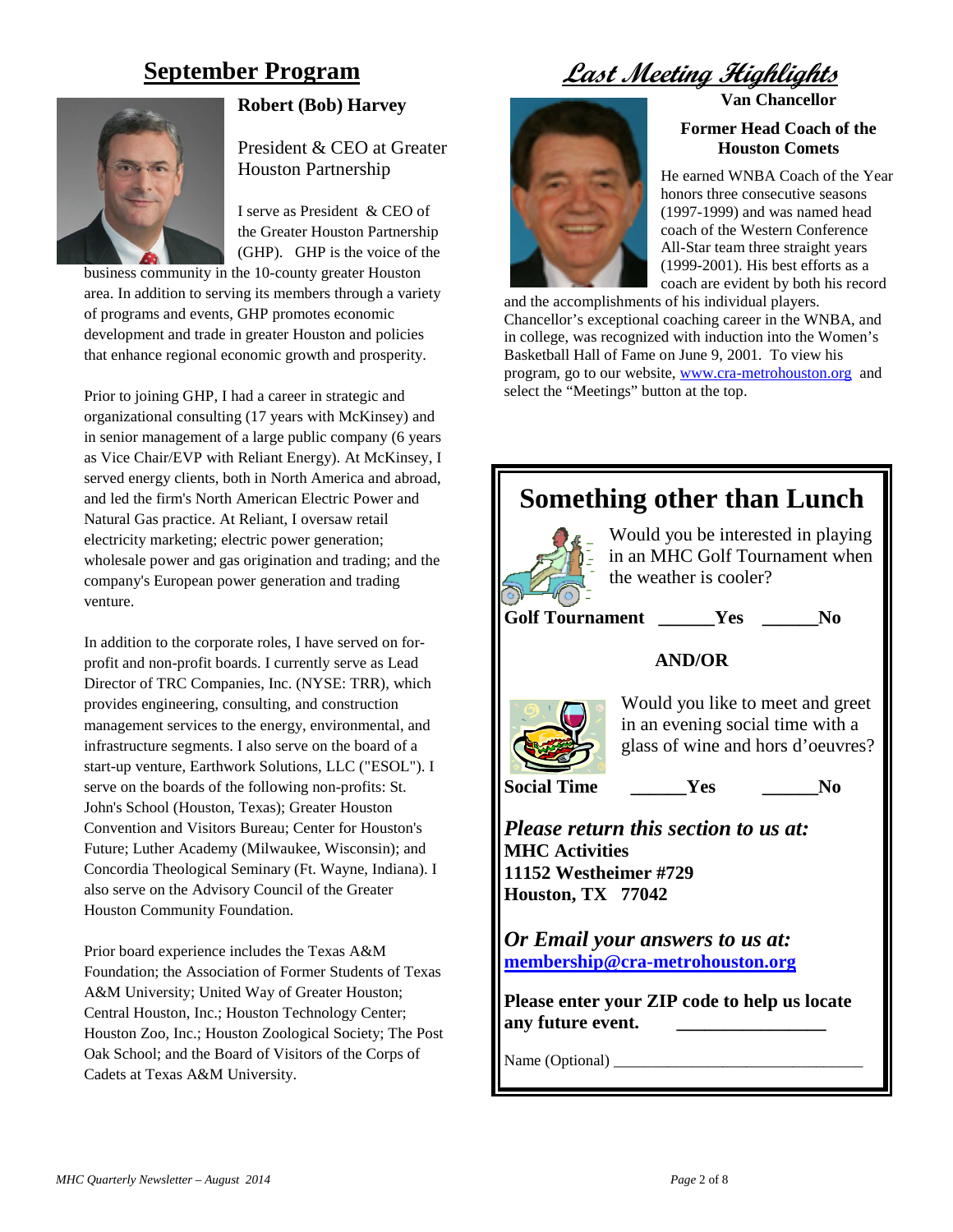# 2014 Scholarship Winner



It is with great pleasure we announce that this year's scholarship was awarded to Michael Bloom who graduated with outstanding credentials from St. John's School in Houston and will be attending the University of Texas at Austin this coming fall. Michael plans to pursue an undergraduate degree in the Honors Chemical Engineering program.

In addition to earning excellent grades and high test scores in challenging academic classes, including many honors/advanced placement classes, Michael was a research lab assistant at Rice University's Dept. of Electrical Engineering, a varsity tennis team player, played alto saxophone since the 7th grade, and won 1st place in the Public Forum Woodlands HS debate tournament.

Congratulations to Michael, his supportive parents Mona & Kenny Bloom and his devoted grandfather Norbert Buchsbaum, who is the Metropolitan Houston Chapter sponsoring member for his grandson.

**Make a Difference Please consider supporting the continuation of this annual scholarship by making a financial contribution. If all of us would consider giving even a small amount when we mail in our luncheon reservation or membership renewal form, together we can Make a Difference.**

## **Treasurer's Corner**

### **Year to Date Financial Summary**

| <b>REVENUE</b>               | <b>Budget</b> | Actual     |
|------------------------------|---------------|------------|
| Income                       | \$4,500.00    | \$4,904.00 |
| <b>Scholarship Donations</b> | \$1000.00     | \$1402.00  |
|                              |               |            |
| <b>EXPENSES</b>              |               |            |
| <b>CRA Dues</b>              | \$1,125.00    | \$1,212.00 |
| <b>HESS Club Charges</b>     | \$650.00      | \$94.16    |
| Scholarship                  | \$2000.00     | \$2,000.00 |
| Web Site                     | \$200.00      | \$9.95     |
| Misc. Expenses               | \$250.00      | \$125.51   |
| Mail Box                     | \$468.00      | \$468.00   |
| <b>Luncheon Door Prizes</b>  | \$600.00      | \$300.00   |
| Luncheon Entertainment       | \$600.00      | \$100.00   |
| <b>TOTAL EXPENSE</b>         | \$5,893.00    | \$4,309.62 |
|                              |               |            |

## **Membership**

Last year MHC had  $445$  members. As of June  $15<sup>th</sup>$  MHC has 410 members. What can we do about our declining membership? We are looking at having more events and gatherings to provide members more reasons to stay. Do you have any suggestions? What we need from all of you is for you to talk to your fellow past employees that haven't already joined to consider joining MHC. Just give them the link to our website[, www.cra-metrohouston.org.](http://www.cra-metrohouston.org/) If every current member just contacted one potential new member we will be on our way to a bigger and better organization. I got my new member.

**Please bring nonperishable food and paper products to the meeting for this very worthy community service.**



**THIS NEWSLETTER IS AVAILABLE IN COLOR ON OUR WEBSITE [WWW.CRA-METROHOUSTON.ORG](http://www.cra-metrohouston.org/)**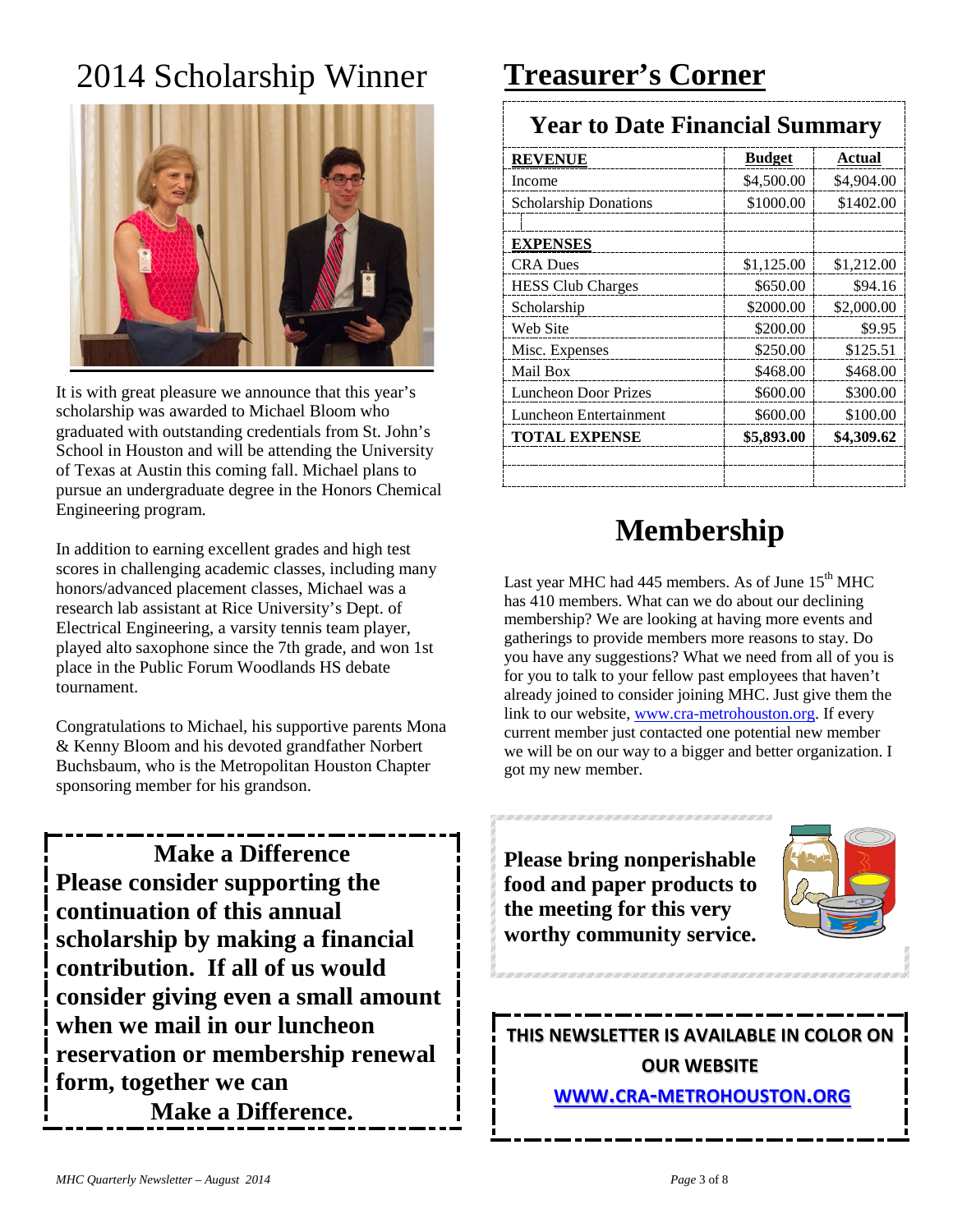### IN MEMORIAM



We regret to report the loss of some of our friends:

| Gloria Mae Babin-Villars           | 06/17/14 | Texaco  |
|------------------------------------|----------|---------|
| Rutherford Rutland "Rusty"         |          |         |
| <b>Brett</b>                       | 07/26/14 | Texaco  |
| Donald Arthur Buckner              | 07/19/14 | Texaco  |
| Gary Dennis Douglas                | 05/20/14 | Chevron |
| Jean Fore                          | 06/19/14 | Gulf    |
| Raymond Gary Jacobsmeyer           | 04/25/14 | Gulf    |
| <b>Billie Mae Johnston</b>         |          |         |
| Spouse of Leroy R Johnston         | 04/24/14 |         |
| Robert Kennedy                     | 07/04/14 | Gulf    |
| Barbara Larrabee                   |          |         |
| Spouse of George J Larrabee        | 05/03/14 |         |
| <b>Kenneth Eugene Masters</b>      | 07/26/14 | Chevron |
| <b>Charles Messier</b>             | 06/12/14 | Texaco  |
| <b>Thomas Muhleman</b>             | 07/07/14 | Gulf    |
| James R. Offutt                    | 04/19/14 | Chevron |
| John R. Perkins                    | 03/09/14 | Chevron |
| <b>Corliss Driscoll Richardson</b> | 07/07/14 | Texaco  |
| <b>Evelyn Celeste Ross-</b>        |          |         |
| Matthews                           | 04/17/14 | Chevron |
| <b>Forest Gary Spindle</b>         | 07/13/14 | Gulf    |
| <b>Joel Linn Trostle</b>           | 04/26/14 | Texaco  |
|                                    |          |         |
| <b>Beverly Walton</b>              | 07/05/14 | Texaco  |

## *Seen at the Last Luncheon*

We thought you might be interested in who attended our June  $3<sup>rd</sup>$  luncheon. An informal list of attendees is below. If you haven't seen some of your MHC friends in a long time, come to the September  $17<sup>th</sup>$  luncheon. You'll likely see them there!

Bill Alvarez **Buford Foster** Harold Ayers Jim Gerhardt W. Jay Barth Shirald Hendrix Esther Bender **Lorie Hougland** Kenny Bloom Paul Larson Michael Bloom Mildred Lynn Mona Bloom Ricky Mercado Sam Bounds Pansy meyer Norbert Buchsbaum Howard O'Donnell Van Chancellor **Pete Rowland** Frank Coe Chuck Rubins Roger Cutler Bill Schaub Bill Dodge Charles Specht John Douglas Elizabeth Spooner Don Edmonston Jim Stokes Gail Edmonston George Treibel Glenn Ewan Clint Weber Lorraine Ewan Sandra Weber

Doris Baker **Dorothy Greenwood** 

We extend our deepest sympathy to the families of these individuals

Please help us keep this section up to date. Many of our retiree families do not put an obituary in the Houston Chronicle. When you learn of the death of a retiree, please pass that information to Dorothy Greenwood.

## **\*\*ONLINE DIRECTORY\*\***

**Our membership directory, with all the latest changes, is online at our website, [www.cra](http://www.cra-metrohouston.org/)[metrohouston.org.](http://www.cra-metrohouston.org/) You will need to follow a one-time process to establish a userID and password to access this members-only content. Visit the website and click on the "Directory" tab to start the process.** 

**The online directory has been updated to provide additional search capability. You can now search for a member by entering just the first letter of either their first name or their last name. This may be useful if, for example, you attend a luncheon and meet someone named Bob or Bill but you don't remember which, now you can search for that person by entering b in the first name box. If you remember that his last name was something like Burns or Brown you can search by entering b in the last name box. If you would like to form a carpool from your neighborhood, you can search by Zip Code to help find members that live close to you.**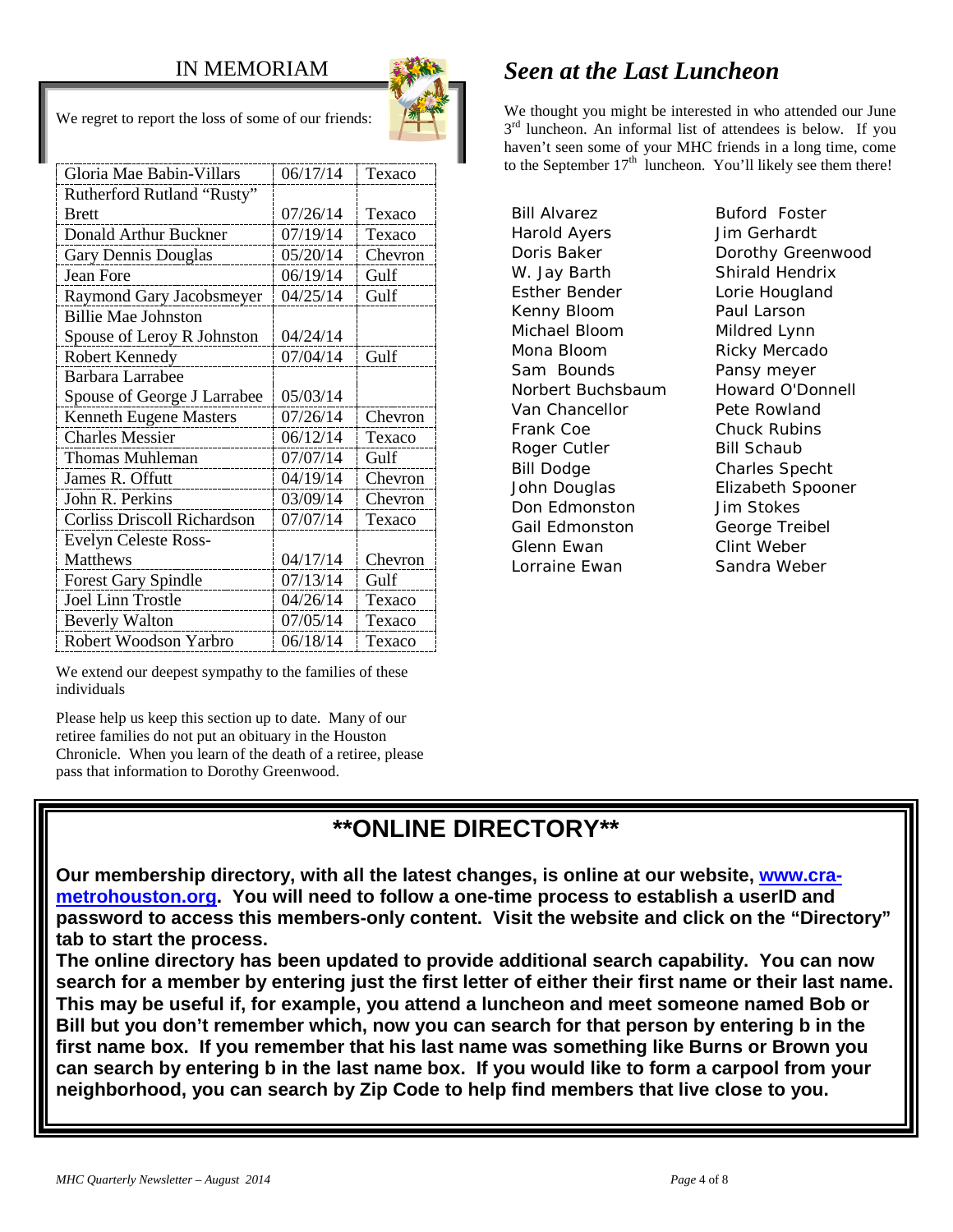## **Luncheon Wednesday, September 17**

Luncheon for September will be a joint meeting with the CRA Unocal Gulf Coast Alumni Club. We will be meeting on **Wednesday, September 17** at the **Riverbend Country Club**. The luncheon will be served buffet style and typically features, salad, fried chicken or roast beef, vegetables, and dessert.

Riverbend Country Club is located in Sugar Land at 1219 Dulles Ave. Obviously there are many ways to get there from Houston, but my suggestions for getting to the club are:



#### **From the North**

You may travel South on Kirkwood from Bellaire Blvd. to the Country Club.

**Traveling Southwest on Highway 59**

Exit Kirkwood and turn under the freeway to travel South on Kirkwood.

Kirkwood will become Dulles Ave. when you cross 90A.

Continue South on Dulles Ave. to the Country Club on your Right.

**From the West or Southwest,** Remain on Highway 59 past Hwy 6 to 90A.

Turn Right on 90A and follow it to Dulles Ave. Turn Right onto Dulles Ave. continuing South. The Country Club will be on your Right.